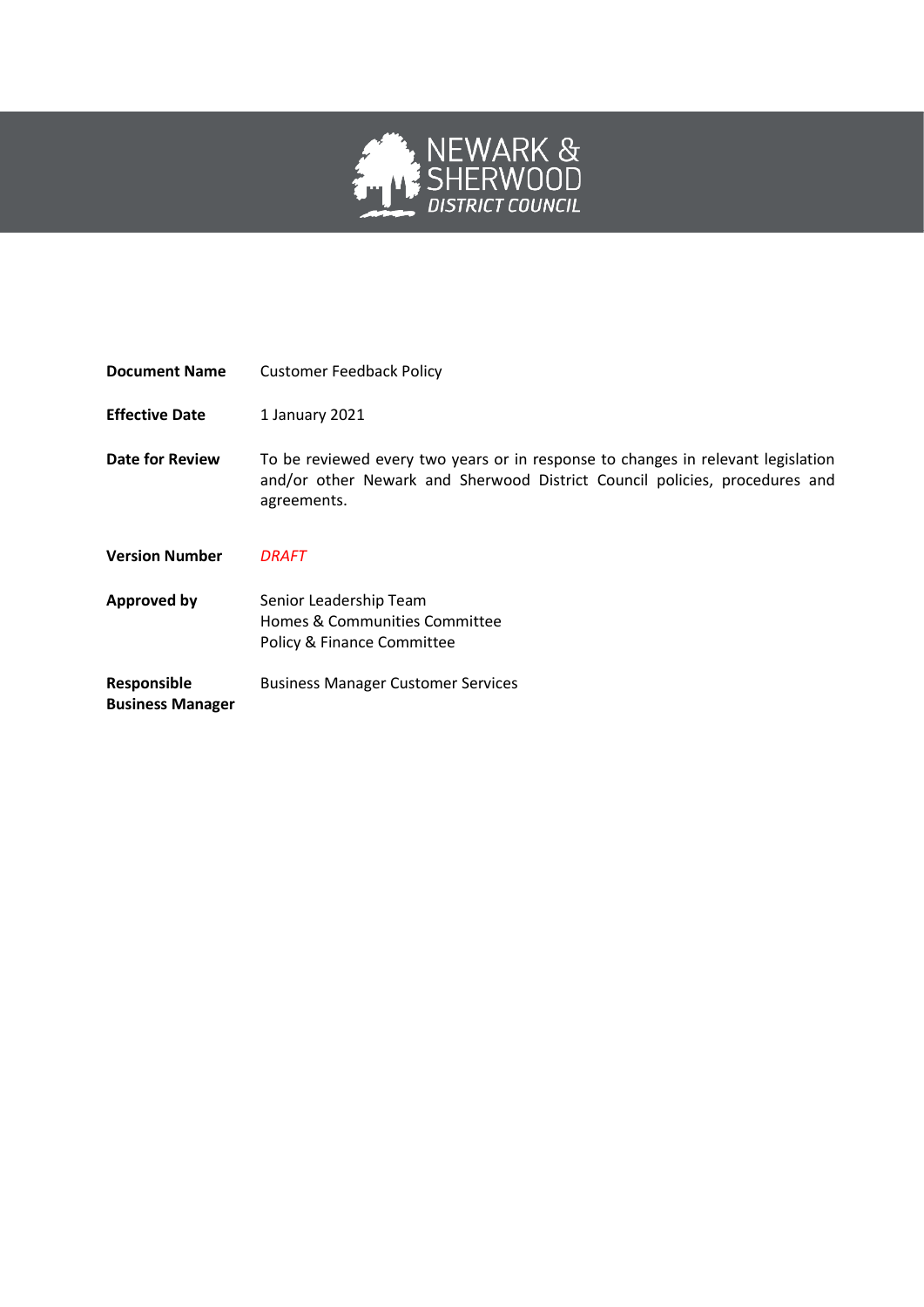

## **Customer Feedback Policy**

#### **1.0 Overview**

- 1.1 The Council recognises the importance of listening to the views of its residents about the service they receive from us.
- 1.2 One of the Council's values is to be "Welcoming and Responsive". To achieve this the Council strives to be approachable, open to feedback and challenge and swift to act. This policy seeks to outline how the Council will achieve this through customer feedback.
- 1.3 This policy provides the Council with the opportunity to capture, investigate, respond and learn from customer feedback to assist with the delivery and shaping of Council services in the future.

## **2.0 Scope of the policy**

- 2.1 This policy is designed to cover compliments, comments and suggestions, and complaints received through any channel related to Council services.
- 2.2 Whilst the Council welcomes all customer feedback, this policy does not cover issues where there is a separate process for reporting a matter to the Council or there is a statutory right of appeal. These include:
	- Requests for a service e.g. reporting a missed bin collection or a repair to a Council property
	- Complaints regarding formal decisions taken by a committee for which there is an existing right of appeal – either within the Council itself or to an independent tribunal
	- Any matter where there is an alternative statutory process or Council appeal process
	- Complaints about Councillors
	- Requests for information or explanations of Council policy or practice.

## **3.0 Principals**

#### 3.1 **Compliments**

It is appreciated when a customer takes the time to thank or praise the Council or staff for the service they have received. Compliments provide an additional opportunity for the Council to learn from feedback and gives insight into the drivers of customer satisfaction.

## 3.2 **Comments and Suggestions**

These are welcomed as valuable sources of information as to how the Council could improve the service it delivers. It may not always be possible to implement or make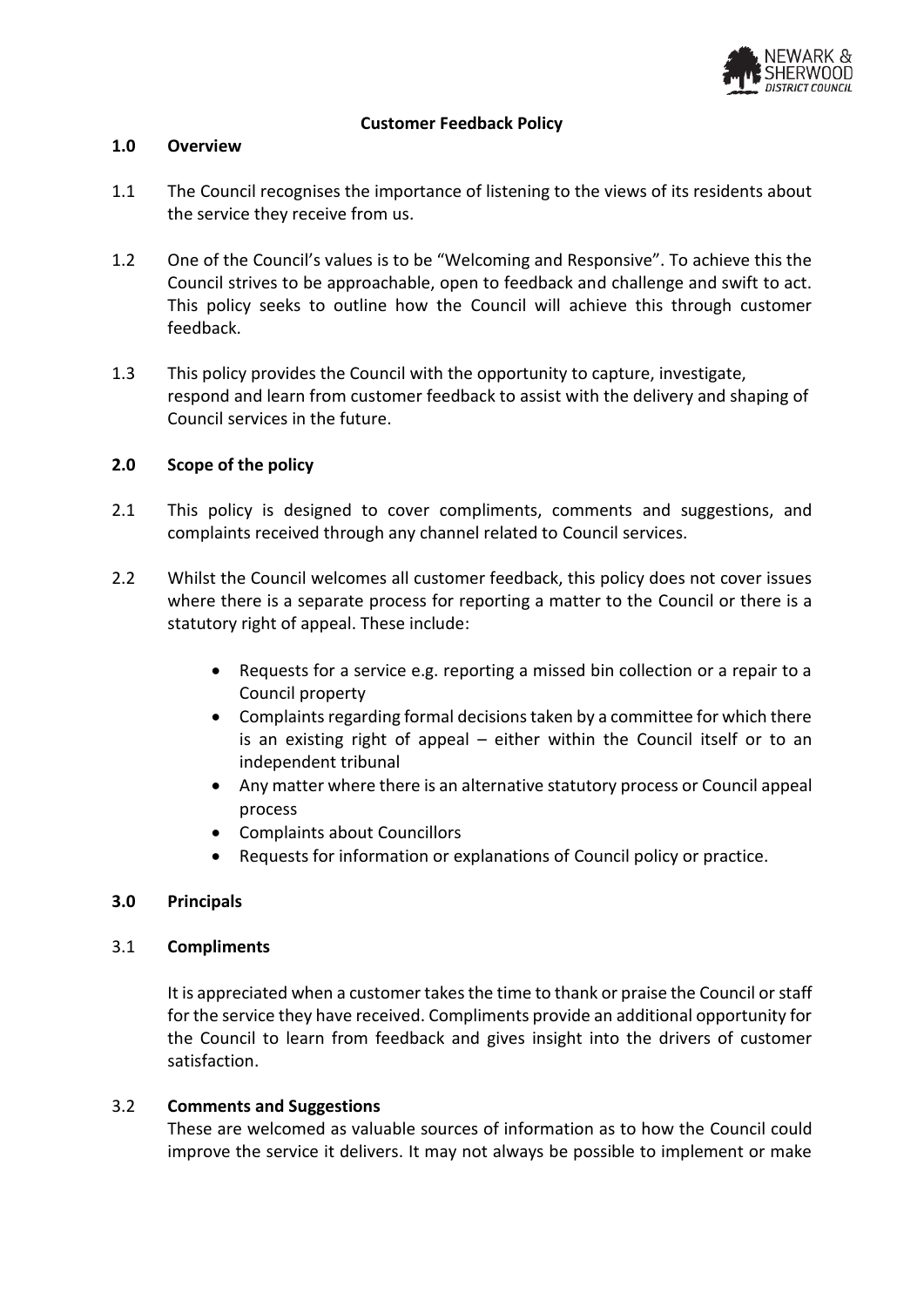

changes as a result of a customer's comment or suggestion but they are still important as the feedback might influence decisions that the Council makes in the future.

## 3.3 **Complaints**

A complaint is defined as "an expression of dissatisfaction, however made, about the standard of service, actions or lack of action by the organisation, its own staff, or those acting on its behalf, affecting an individual resident or group of residents a Council service which requires a response. This is whether the service is provided directly by the Council or by one of its contractors or partners.

Complaints provide an opportunity for the Council to learn from feedback and gives insight into the drivers of customer satisfaction. The Council uses complaints to review the services it delivers.

The Council acknowledges that customers will at times feel dissatisfied with the service they have received. It is committed to providing all of its customers with a positive experience no matter what the circumstances are. In the first instance, the customer will be encouraged to resolve their issue directly with the staff member or business unit. Where the issue cannot be resolved in the above manner, or where this is not appropriate, the matter will be treated as a formal complaint.

Complaints will not usually be accepted where the event giving rise to the complaint occurred more than six months ago. This is because a significant lapse of time makes a thorough and meaningful investigation more challenging.

The complaint can be made either directly by the complainant or by someone appointed to act on their behalf e.g. friend, relative or a voluntary agency.

3.4 The Council has a two stage complaints process with. There is an optional review stage for Council Tenants.

## *Stage 1*

The complaint will be received and recorded by customer services who will send an acknowledgement within **3 working days** of receiving the complaint.

The complaint will be allocated to the relevant senior officer. The senior officer will where appropriate, speak to the complainant. This enables the manager to:

- Check their understanding of the issue the complainant wants investigating and confirm it is a complaint which the Council can investigate.
- Identify opportunities to resolve the complaint at the earliest opportunity.
- Manage the complainant's expectations and answer any questions about the process.
- Hear the complainant's view of what has gone wrong and how they say it has affected them.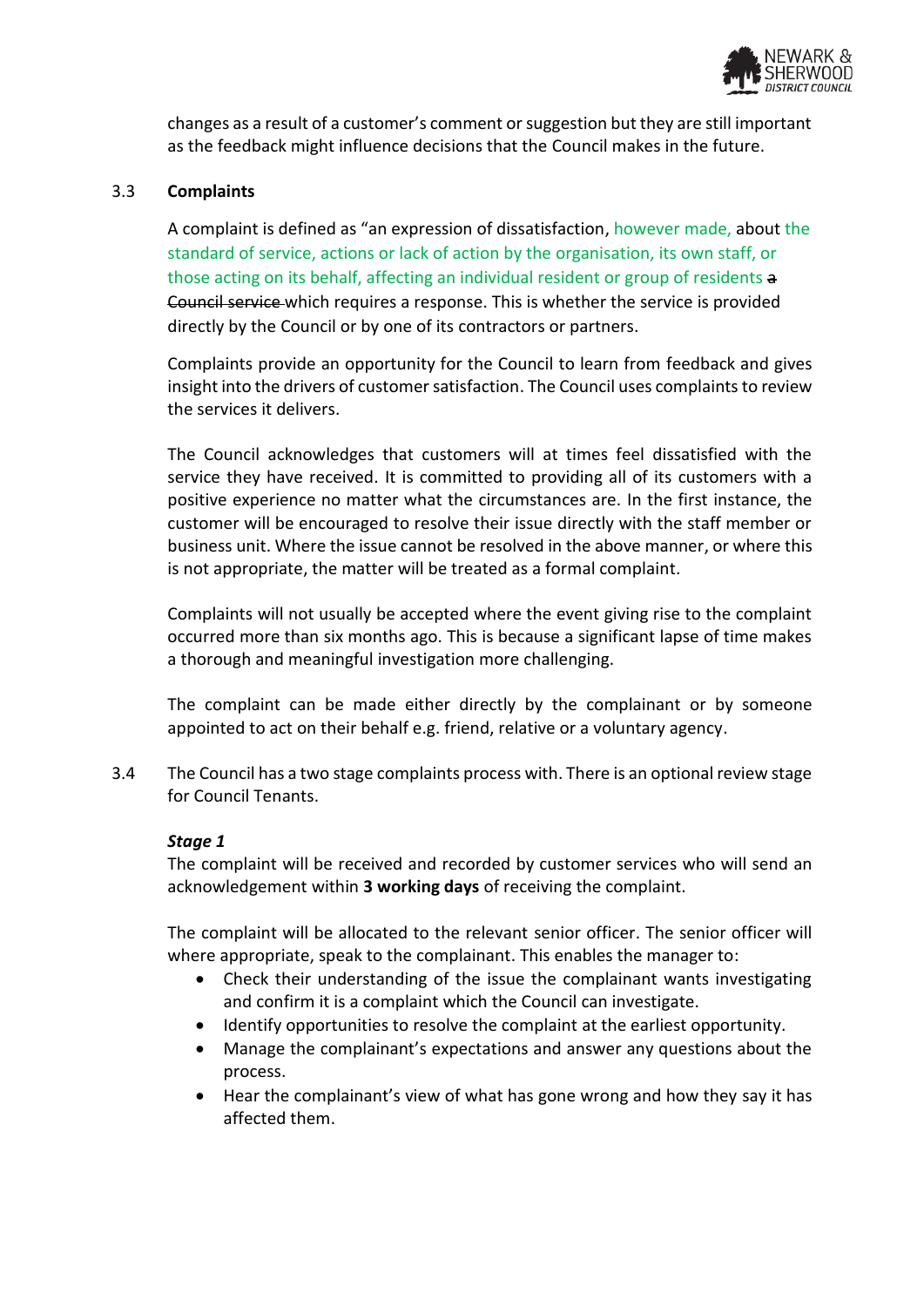

The contact stage between the Council and complainant is valuable. As well as the issues listed above, it is also a way of finding out whether the complainant needs assistance to pursue the complaint and to agree a way of dealing with and responding to the complaint.

The senior officer will conduct a thorough investigation of the complaint and provide a response directly to the customer within **10 working days** of having received the initial complaint.

Where it is not possible to provide a full response within this timescale, prior to the deadline the senior officer will contact the complainant and explain why this is the case and advise of an estimated date of response. This will not exceed a further **10 working days** without good reason.

#### *Stage 2*

If the complainant is unhappy with the outcome of the stage 1 complaint they can request it progresses to stage 2. This request must be received by the Council within three months of the stage 1 response being sent.

The stage 2 complaint will be investigated by a Director or Business Manager not involved in the stage 1 complaint. Where appropriate, the Director or Business Manager will contact the complainant to ensure that the nature of the stage 2 complaint is understood and the desired outcome they seek.

The Director or Business Manager will conduct a thorough investigation of the complaint and the response provided at stage 1. The response will be issued within **15 working days** of having received the stage 2 complaint.

Where it is not possible to provide a full response within this timescale, prior to the deadline the Director or Business Manager will contact the complainant and explain why this is the case and advise of an estimated date of response. This will not exceed a further **10 working days** without good reason.

#### **Optional for Council Tenants.**

If the complaint is from a tenant in a Council property and the complaint is regarding a matter relating to their tenancy, and escalates to stage 2 the tenant can choose to request a tenant representative (a member of the Housing Advisory Group) to be involved with the review. This will allow for an objective tenant perspective to be gained when looking for a resolution to the complaint. A visit to the complainant by the tenant with the lead officer will be encouraged as part of this overview. This will be done within the existing time frames as detailed above.

should they remain unhappy with the response to stage 1 and stage 2 then the complainant has a choice of one of the following options: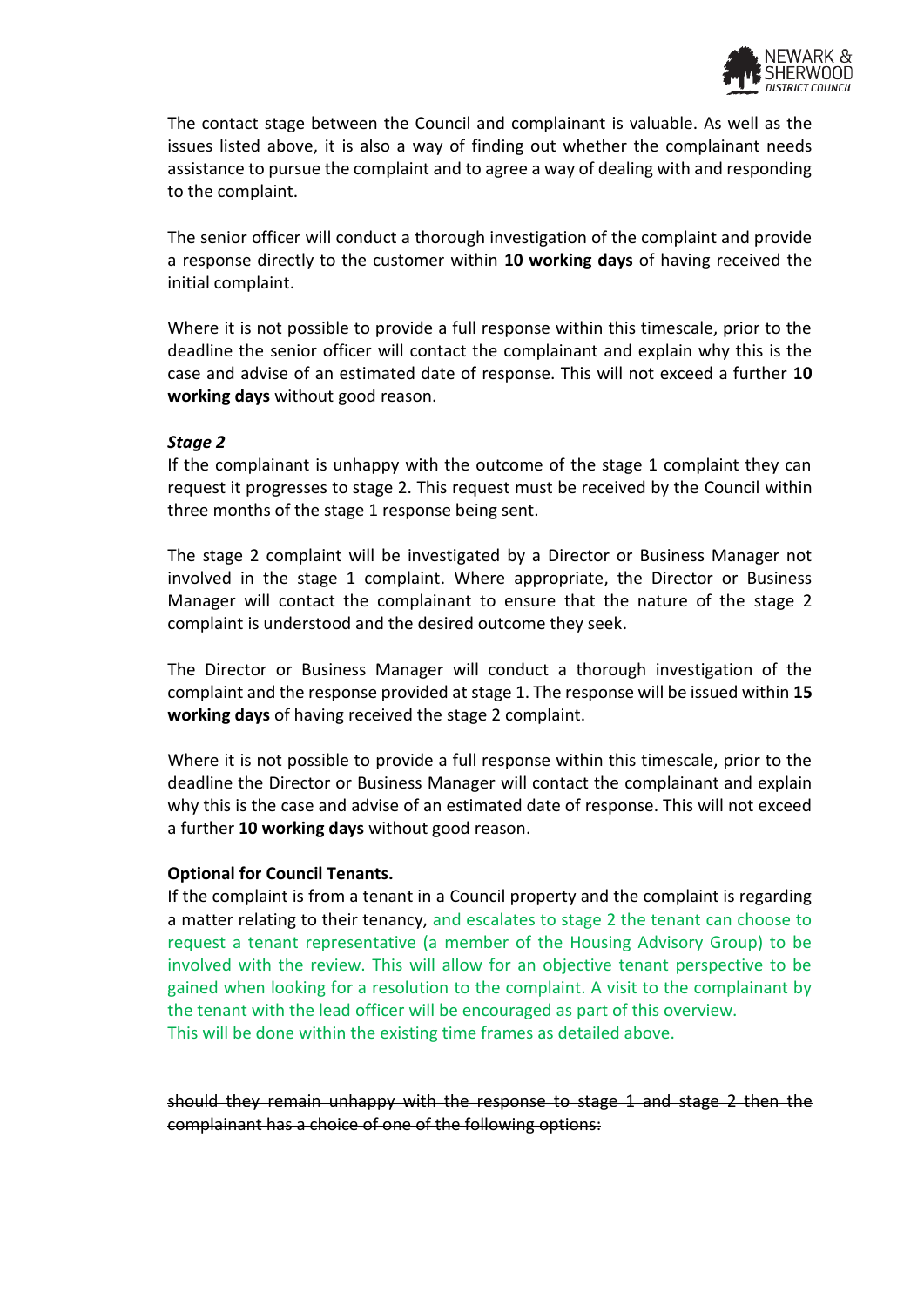

1. Request a review of the complaint by the Tenants' Panel. The Panel assists with disputes between the tenant and the landlord. They will aim to review the complaint, consider further evidence from the tenant explaining why they think the stage 2 response was incorrect and respond within 20 working days. However this may take longer if there is a delay in convening a Panel. The tenant will be kept informed of any delays.

*or*

Where the tenant remains dissatisfied with the stage two response, the tenant can take their complaint to the Housing Ombudsman.

## **If the complainant remains dissatisfied – all other complaints**

If after receiving the stage two response, the complainant is still unhappy with the outcome they can refer it to the Local Government and Social Care Ombudsman.

In most circumstances the Ombudsman will expect the complainant to have followed the Council's complaint process. However it is acknowledged that in some very rare cases, there is nothing to be gained from progressing with both stages. In these situations the Ombudsman may be prepared to consider complaints without both stages being completed.

## **4.0 Reporting Feedback**

- 4.1 A customer may feel hesitant in submitting feedback, especially if wanting to make a complaint as they might be concerned in doing so they could receive poor service or suffer unpleasant consequences of their action. It is important for customers to understand that making a formal complaint will not have a detrimental impact on the level of service provided.
- 4.2 An anonymous complaint can be made but it is at the discretion of the relevant Business Manager receiving the complaint whether to investigate it or not. The Business Manager will consider the following when make the decision:
	- Seriousness of the complaint
	- Credibility of the complaint
	- Likelihood of confirming the allegation from attributable sources
	- Whether the allegations have been investigated previously
- 4.3 It is imperative that a customer can submit feedback via any channel
	- $\bullet$  Online via the online form
	- $\bullet$  Fmail
	- To any of our staff including by telephone
	- Letter
	- Social media